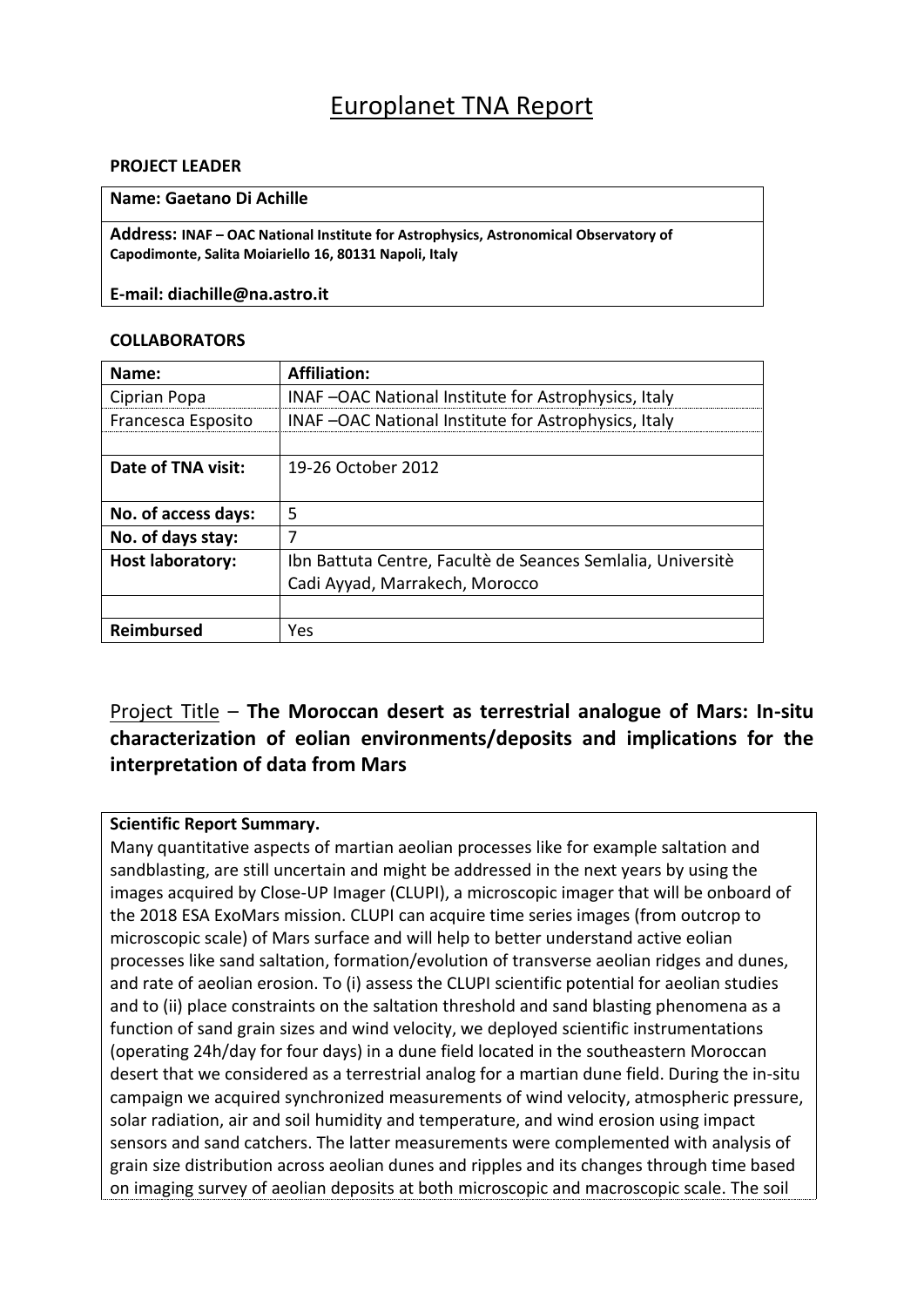nearby the weather station was also collected and analyzed in our institute laboratory for a comprehensive granulometric and compositional characterization to be compared to that achieved by using only visible images taken in the field.

### **Full Scientific Report on the outcome of your TNA visit**

The field instrumentation was deployed on  $21<sup>st</sup>$  October at 4.0028 W and 31.1773 N (elevation 797.77 m a.s.l). It included: three sonic anemometers with integrated wind direction sensors installed at three different heights from the ground (3 m, 2 m, and 1 meter, respectively), two thermometers (at two different heights from the ground: 3 m and 2 m), one barometric pressure sensor, one relative humidity sensor, one soil temperature and humidity sensor, one solar radiation sensor, two impact sensors (Sensit), and a total of three sand catchers capable of collecting windblown sand grains (Fig. 1). The station was set to operate 24h/day and to collect measurements at 1Hz, i.e. one measure per second for each sensor (Fig. 2). The latter setup and acquisition strategy were adopted (e.g. number and type of sensors, sampling interval, height of wind speed and saltation measurements, etc.) on the basis of the published literature about analog field campaigns and to make sure that the collected measurements would have been comparable with the results from previous studies. Particularly, there are four main methods to calculate sediment transport threshold based on combined wind speed and grain saltation measurements; all the methods are based on sampling interval of 1Hz and differ on the data average techniques and post-acquisition elaboration. Consequently, the datalogger was programmed to acquire measurements at 1Hz, although this significantly impacted the datalogger memory and implied a daily visit to the station to download the data every 12 hours.



*Figure 1 – Field instrumentation setup*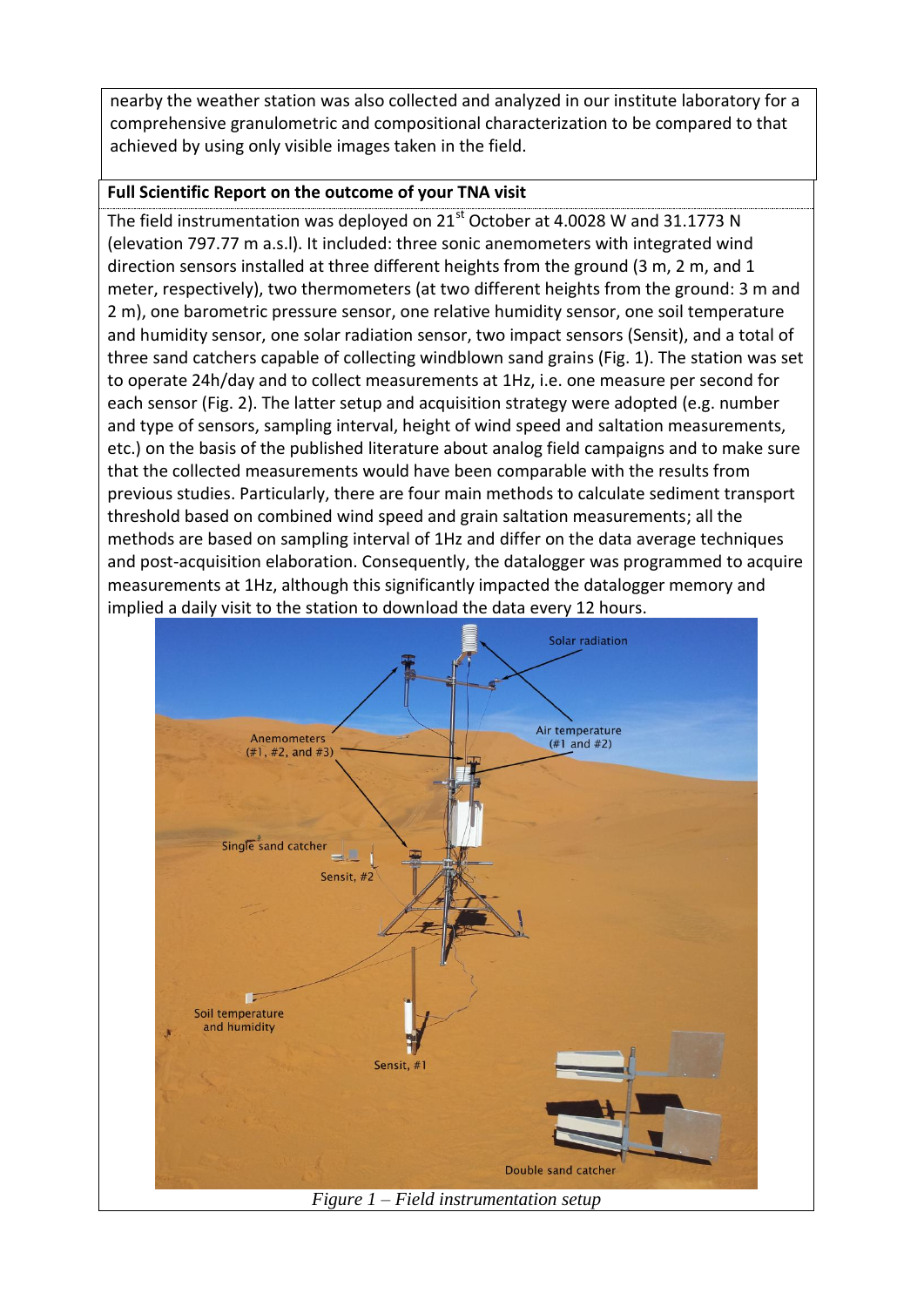

*hit the field site. Note that during this day the heights from the ground of thermometers and anemometers were slightly changed with respect to the original acquisition setup as described in the main text* 

All the instruments were working properly and the campaign was, operationally speaking, very successful. However, the impact sensors did not acquire a statistically significant set of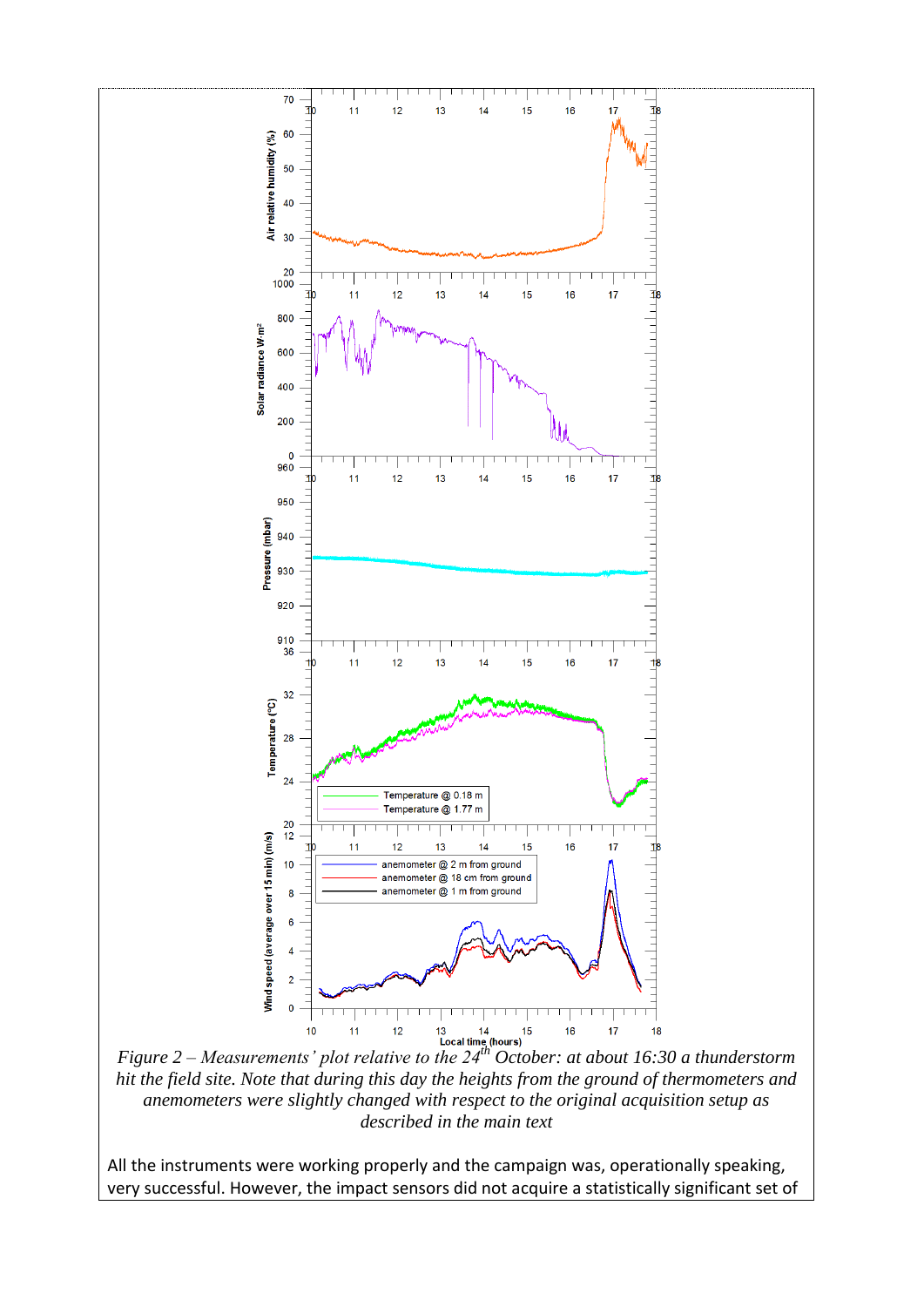measurements due to the fact that wind speeds were not as high as required for the onset of sand transportation and saltation. In fact, the highest wind speeds (close to 10 m/s) were registered during the thunderstorm occurred on 24<sup>th</sup> October (Fig. 2). Concurrently, the impact sensors detected saltation activity for a few tens of seconds (before the soil got wet), however these saltation measurements were not taken into account since they might have been affected by the rain drops' impact energy resulting in false positive measurements. Therefore, due to the lack of an adequate wind regime we could not acquire synchronized measurements of wind velocity and wind transportation during the campaign. For this reason, we plan to visit again the site next year for a second and longer field campaign during the most windy season in the region (March-July). Nevertheless all the other environmental parameters, such as temperature, humidity, solar radiation, etc. were characterized, as well as the bulk sand of the field site. Sand from approximately the first 3 cm of ground was collected nearby the station to characterize it from the sedimentary and mineralogical point of view using standard laboratory measurements. A representative sand sample quantity was taken in order to describe all the bulk size distribution in the following way: A total of 3 kg of sand was mixed in order to have a homogeneous grain size distribution. From this sample a total amount reported in Table 1 was extracted for sieving using 25, 50, 10, 150, 200, and 500 µm meshes.

| grain size | Sand grain       |
|------------|------------------|
| (micron)   | distribution (%) |
| 200-500    | 91.21140143      |
| 150-200    | 7.125890736      |
| 100-200    | 0.950118765      |
| 50-100     | 0.475059382      |
| $25 - 50$  | 0.237529691      |

*Table 1 Size mass distribution of the bulk desert sand at field site*

After sieving each grain size class was weighted and normalized to % (Table 1). Spectroscopic measurements were used to assess the mineral composition of the collecting sand. For the purpose a Bruker Equinox 55 FTIR instrument coupled with a diffuse reflectance accessory was used. The infrared measurement of the bulk sample evidenced the dominance of reststrahlen bands of quartz as well as the combination bands of carbonates. Analysis of MIR spectral region for the small grain size contamination was done comparing the expected transparency features response for the main mineral components. The expected transparency features for quartz shows that the sand is well sorted with little to no grain size less than 25 µm. The same response is for the case of carbonates. Finally, despite the lack of significant instrumental measurements (Sensit) for saltation activity, very few sand grains were found inside the sand catcher on  $23^{rd}$  and  $24^{th}$  October. The latter samples were transported to our laboratory and we are in the process of analyzing them from the compositional and granulometric point of view using our institutional scanning electron microscope (SEM) with integrated energy-dispersive X-ray spectroscopy (EDX). Preliminary results suggest that windblown sand was relatively well sorted with average grain major axis equal to 273.57  $\mu$ m (+ 80.96), 285.91  $\mu$ m (+ 63.47), 252.28  $\mu$ m (+ 64.14) and average grain minor axis equal to 199.44  $\mu$ m (+ 60.91), 220.20  $\mu$ m  $(+ 49.51)$ , 183.75  $\mu$ m (+ 45.48), for the three samples analyzed so far, respectively.